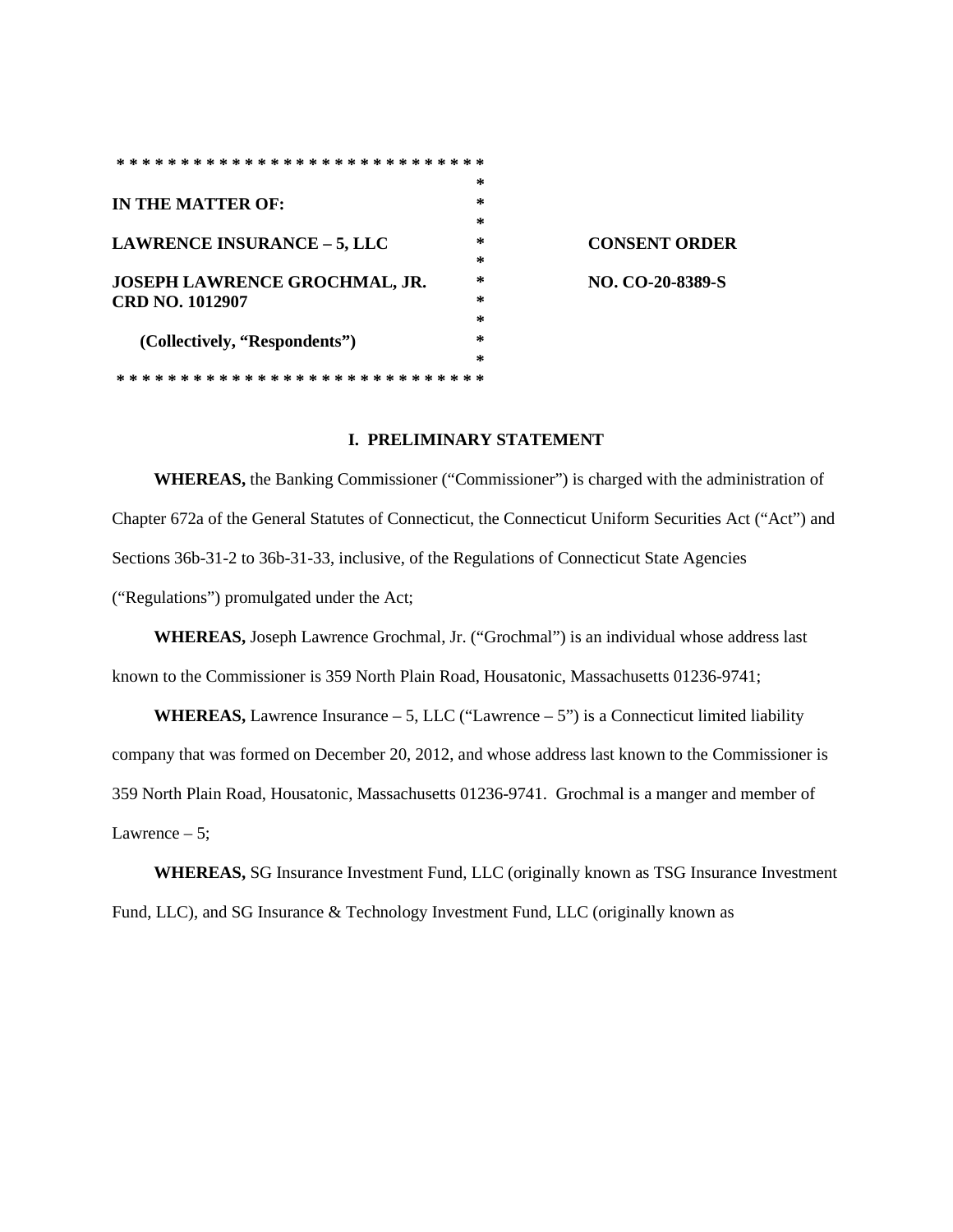(TSG Insurance & Technology Investment, LLC) are both Connecticut limited liability companies that were formed on February 1, 2000 (collectively, "Funds") to participate in the Connecticut Insurance Reinvestment Act Program ("Reinvestment Program") which eventually became administered by the State of Connecticut Department of Economic and Community Development;

**WHEREAS,** Grochmal established Lawrence – 5 as a means for investors to participate in the Reinvestment Program through investments in the Funds;

**WHEREAS,** the Commissioner, through the Securities and Business Investments Division ("Division") of the Department of Banking ("Department"), conducted an investigation pursuant to Section 36b-26(a) of the Act into the activities of Respondents to determine if they had violated, were violating or were about to violate any provision of the Act or Regulations ("Investigation");

**WHEREAS,** as a result of such Investigation, the Division obtained evidence that at various times from approximately December 28, 2012 to August 28, 2015, Respondents offered and sold membership interests in Lawrence – 5 to multiple classes of investors in or from Connecticut. The membership interests constitute a "security" within the meaning of Section 36b-3(19) of the Act. The securities were not registered in Connecticut under Section 36b-16 of the Act nor were they the subject of a valid filed exemption claim or claim of covered security status;

**WHEREAS,** as a result of the Investigation, the Commissioner has reason to believe that the foregoing conduct would support the initiation of administrative proceedings seeking the entry of a cease and desist order against Respondents under Section 36b-27(a) of the Act and the imposition of a fine upon Respondents under Section 36b-27(d) of the Act;

**WHEREAS,** Section 36b-31(a) of the Act provides, in relevant part, that "[t]he commissioner may from time to time make . . . such . . . orders as are necessary to carry out the provisions of sections 36b-2 to 36b-34, inclusive";

**WHEREAS,** Section 36b-31(b) of the Act provides, in relevant part, that "[n]o . . . order may be made . . . unless the commissioner finds that the action is necessary or appropriate in the public interest or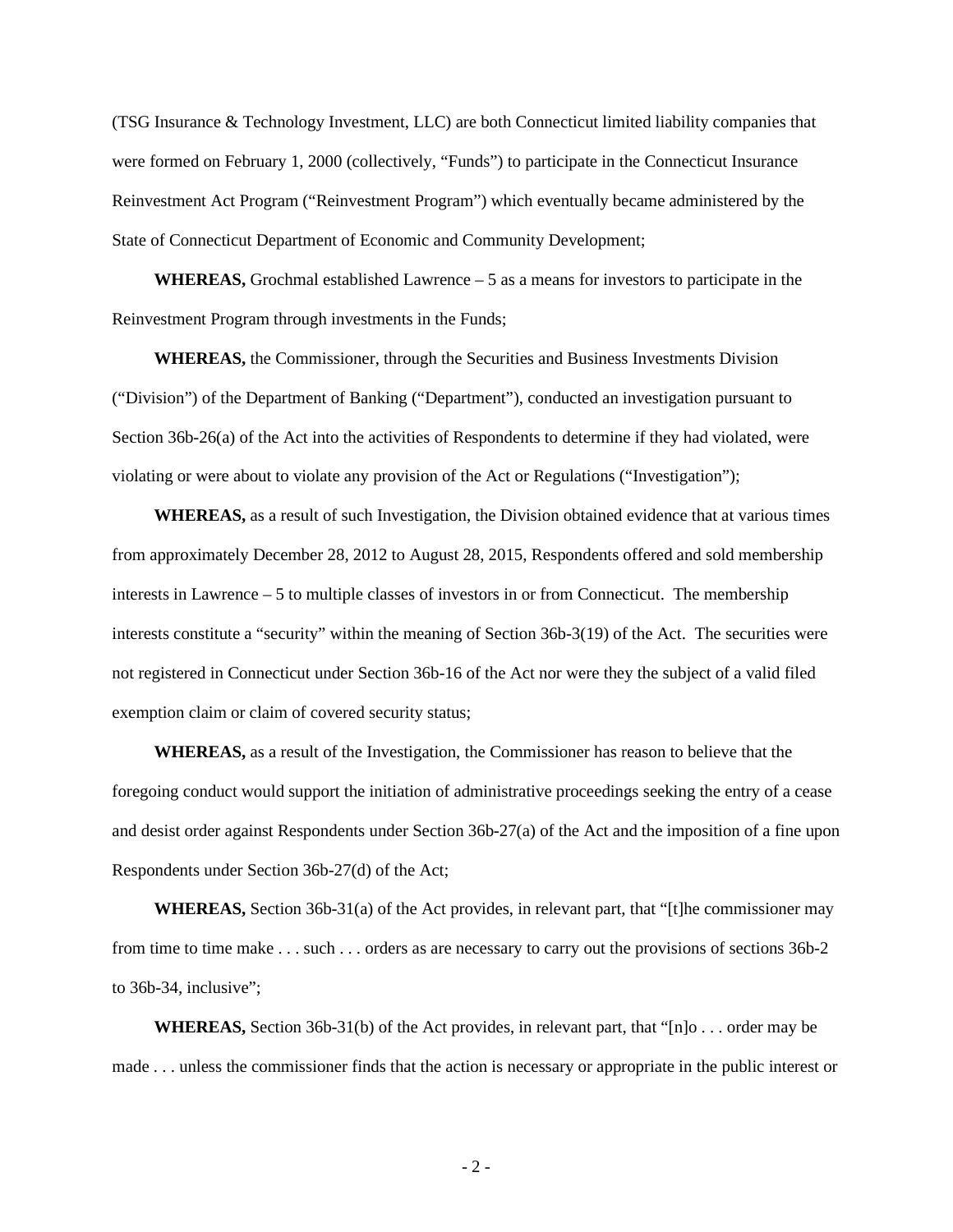for the protection of investors and consistent with the purposes fairly intended by the policy and provisions of sections 36b-2 to 36b-34, inclusive";

**WHEREAS,** an administrative proceeding initiated under Section 36b-27 of the Act would constitute a "contested case" within the meaning of Section 4-166(4) of the General Statutes of Connecticut;

**WHEREAS,** Section 4-177(c) of the General Statutes of Connecticut and Section 36a-1-55(a) of the Regulations provide that a contested case may be resolved by consent order, unless precluded by law;

**WHEREAS,** without holding a hearing and without trial or adjudication of any issue of fact or law, and prior to the initiation of any formal proceeding, the Commissioner and Respondents reached an agreement, the terms of which are reflected in this Consent Order, in full and final resolution of the matters described herein;

**WHEREAS,** Respondents expressly consent to the Commissioner's jurisdiction under the Act and to the terms of this Consent Order;

**WHEREAS,** Respondents, through their execution of this Consent Order, specifically represent and agree that none of the violations alleged in this Consent Order shall occur in the future;

**AND WHEREAS,** the Commissioner finds that the issuance of this Consent Order is necessary or appropriate in the public interest or for the protection of investors and consistent with the purposes fairly intended by the policy and provisions of the Act.

#### **II. CONSENT TO WAIVER OF PROCEDURAL RIGHTS**

**WHEREAS,** Respondents, through their execution of this Consent Order, voluntarily waive the following rights:

- 1. To be afforded notice and an opportunity for a hearing within the meaning of Section 36b-27 of the Act and Section 4-177(a) of the General Statutes of Connecticut;
- 2. To present evidence and argument and to otherwise avail themselves of Section 36b-27 of the Act and Section 4-177c(a) of the General Statutes of Connecticut;
- 3. To present their position in a hearing in which each is represented by counsel;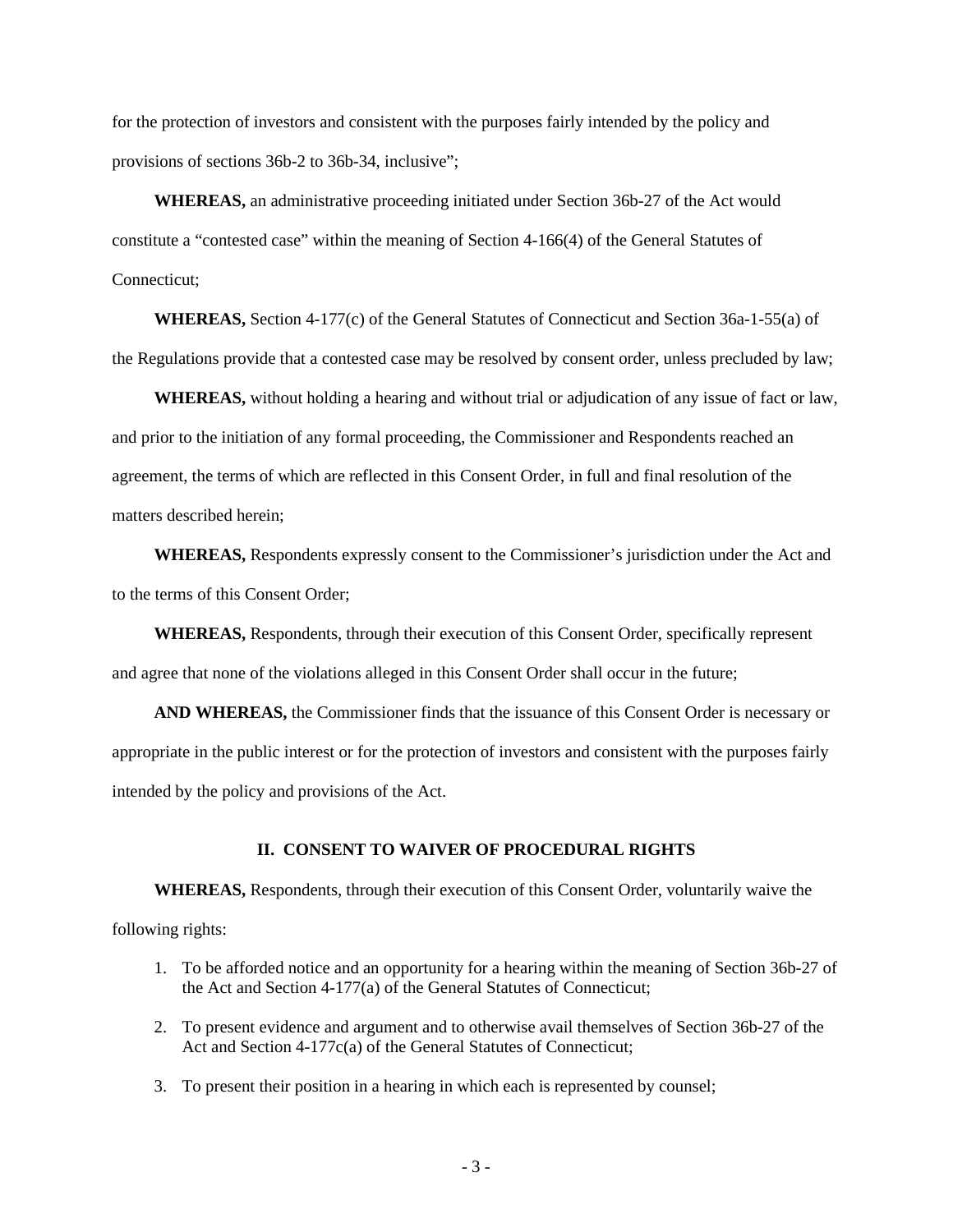- 4. To have a written record of the hearing made and a written decision issued by a hearing officer; and
- 5. To seek judicial review or otherwise challenge or contest the validity of this Consent Order.

### **III. ACKNOWLEDGEMENT OF THE COMMISSIONER'S ALLEGATIONS**

**WHEREAS,** Respondents, through their execution of this Consent Order, acknowledge the

following allegation of the Commissioner, without admitting or denying it, yet admit that, if the allegation

is proven, the Commissioner could find facts to support the issuance of an order to cease and desist, an

order to make restitution, and/or an order imposing a maximum administrative fine of One Hundred

Thousand Dollars (\$100,000) per violation of the Act or any regulation, rule or order adopted or issued

under the Act:

Respondents violated Section 36b-16 of the Act by offering and selling securities in or from Connecticut that were not registered under the Act nor were they exempt from registration nor were they the subject of a claim of covered security status;

**WHEREAS,** the Commissioner would have the authority to enter findings of fact and conclusions

of law after granting Respondents an opportunity for a hearing;

**AND WHEREAS**, Respondents acknowledge the possible consequences of an administrative

hearing and voluntarily agree to consent to the entry of the sanctions described below.

# **IV. CONSENT TO ENTRY OF SANCTIONS**

**WHEREAS,** Respondents, through their execution of this Consent Order, consent to the

Commissioner's entry of a Consent Order imposing the following sanctions:

- 1. Lawrence 5, its representatives, agents, employees, affiliates, assigns, subsidiaries, and successors in interest shall cease and desist from engaging in conduct constituting or which would constitute a violation of the Act or any regulation, rule or order adopted or issued under the Act, including without limitation, violations of Section 36b-16 of the Act, either directly or through any person, organization or other device;
- 2. Grochmal, either directly or through any person, organization, entity or other device, shall cease and desist from engaging in conduct constituting or which would constitute a violation of the Act or any regulation, rule or order adopted or issued under the Act, including without limitation, violations of Section 36b-16 of the Act; and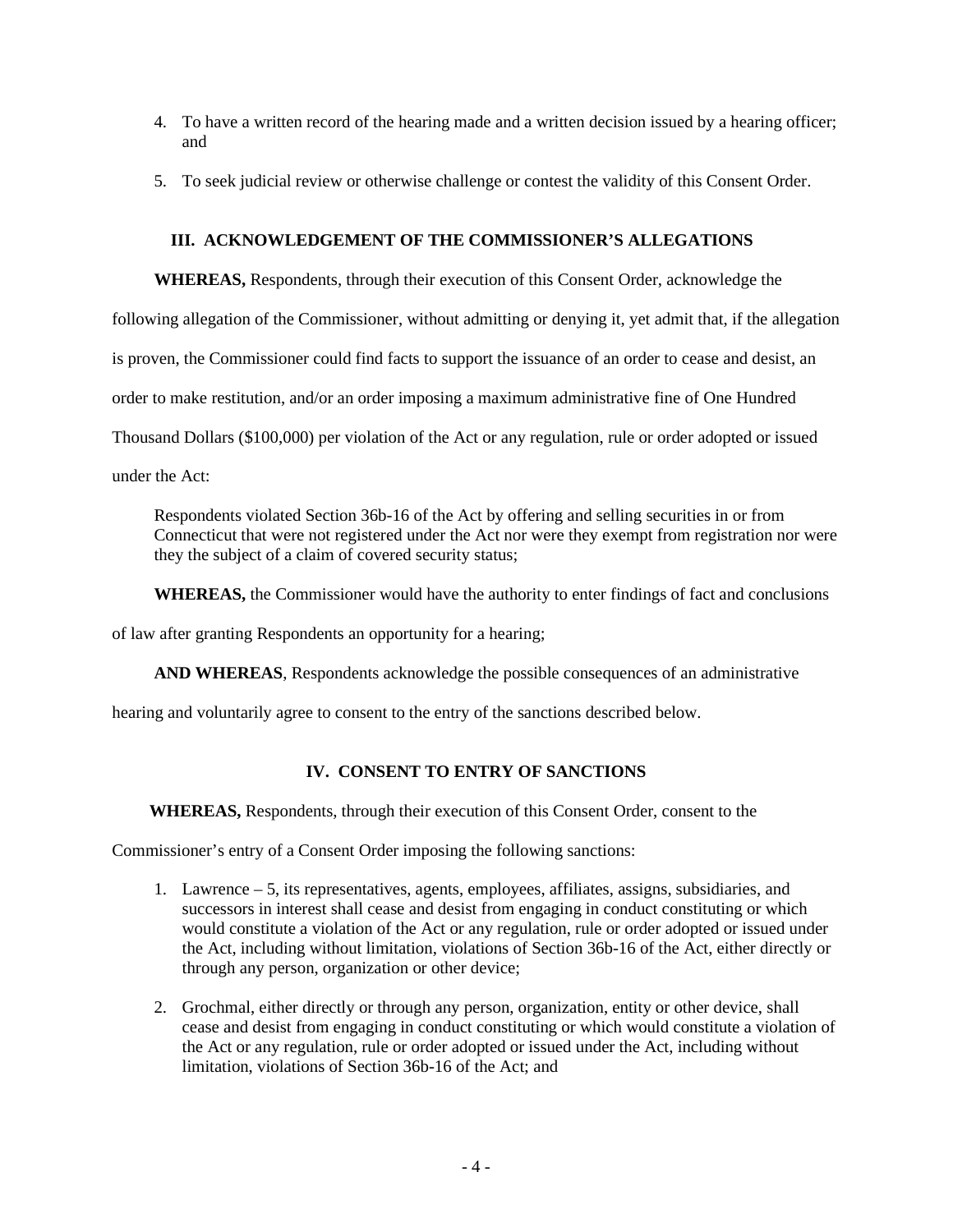3. No later than the date this Consent Order is entered by the Commissioner, Respondents shall jointly and severally remit to the Department by cashier's check, certified check or money order made payable to "Treasurer, State of Connecticut" the sum of two thousand dollars (\$2,000) as an administrative fine.

# **V. CONSENT ORDER**

### **NOW THEREFORE,** the Commissioner enters the following:

- 1. The Sanctions set forth above be and are hereby entered;
- 2. Entry of this Consent Order by the Commissioner is without prejudice to the right of the Commissioner to take enforcement action against Respondents based upon a violation of this Consent Order or the matters underlying its entry, if the Commissioner determines that compliance with the terms herein is not being observed;
- 3. Nothing in this Consent Order shall be construed as limiting the Commissioner's ability to take enforcement action against Respondents based upon evidence of which the Division was unaware on the date hereof relating to a violation of the Act or any regulation or order under the Act;
- 4. Respondents shall not take any action or make or permit to be made any public statement, including in regulatory filings, any proceeding in any forum or otherwise, denying, directly or indirectly, any allegation referenced in this Consent Order or create the impression that this Consent Order is without factual basis;
- 5. Respondents shall not take any position in any proceeding brought by or on behalf of the Commissioner, or to which the Commissioner is a party, that is inconsistent with any part of this Consent Order. However, nothing is this provision affects Respondents' testimonial obligations or right to take a legal or factual position in litigation or other legal proceeding in which the Commissioner is not a party; and
- 6. This Consent Order shall become final when entered.

So ordered at Hartford, Connecticut, this  $21^{st}$  day of August 2020.

| /s/                         |  |
|-----------------------------|--|
| Jorge L. Perez              |  |
| <b>Banking Commissioner</b> |  |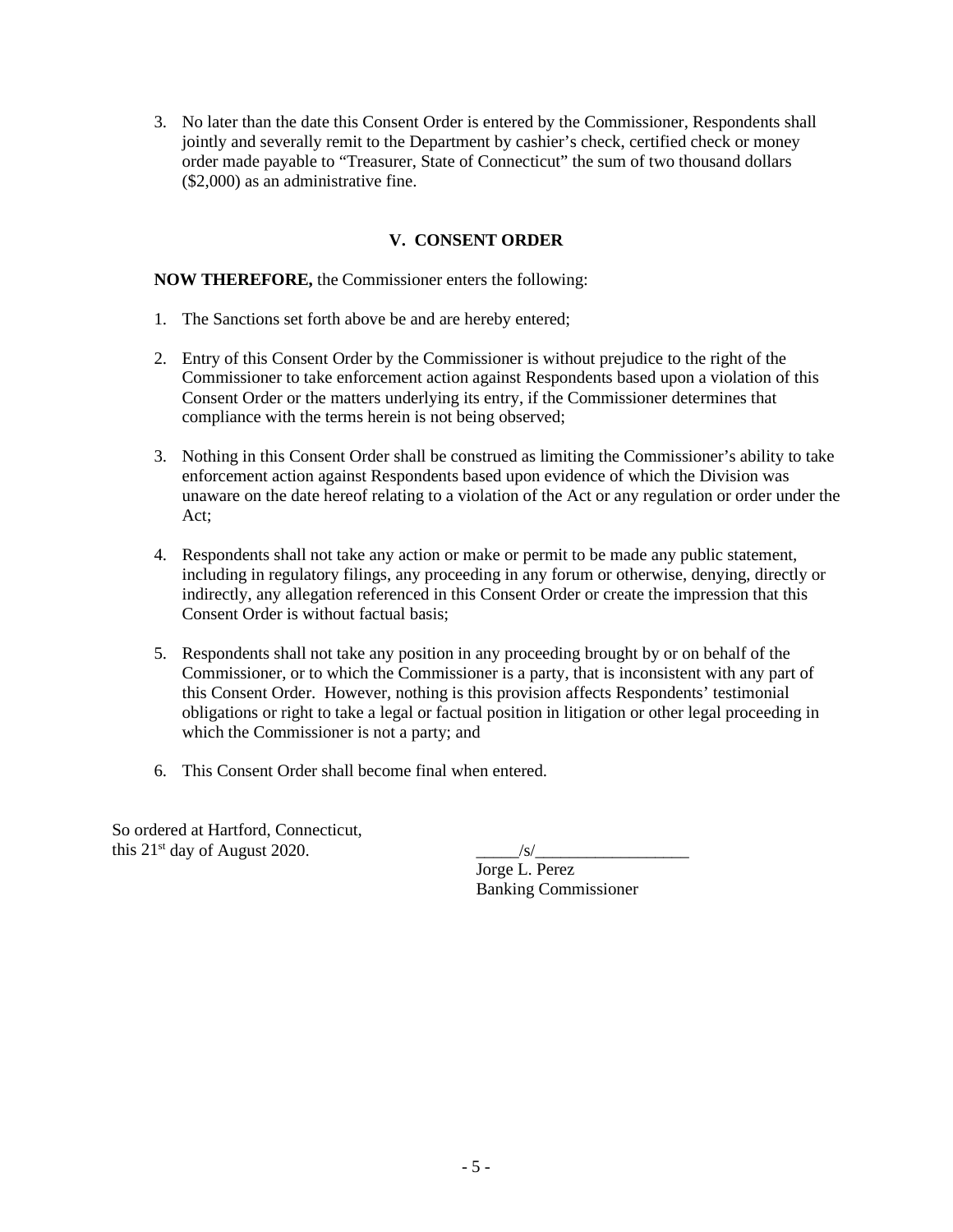### **CONSENT TO ENTRY OF ORDER**

I, Joseph Lawrence Grochmal, Jr., state on behalf of Lawrence Insurance – 5, LLC, that I have read the foregoing Consent Order; that I know and fully understand its contents; that I am authorized to execute this Consent Order on behalf of Lawrence Insurance – 5, LLC; that Lawrence Insurance – 5, LLC agrees freely and without threat or coercion of any kind to comply with the terms and conditions stated herein; and that Lawrence Insurance – 5, LLC consents to the entry of this Consent Order.

Lawrence Insurance – 5, LLC

 $\text{By:}\_\_\_\_\_\_\$ 

Joseph Lawrence Grochmal, Jr. Manager and Member

Date: 8/6/2020